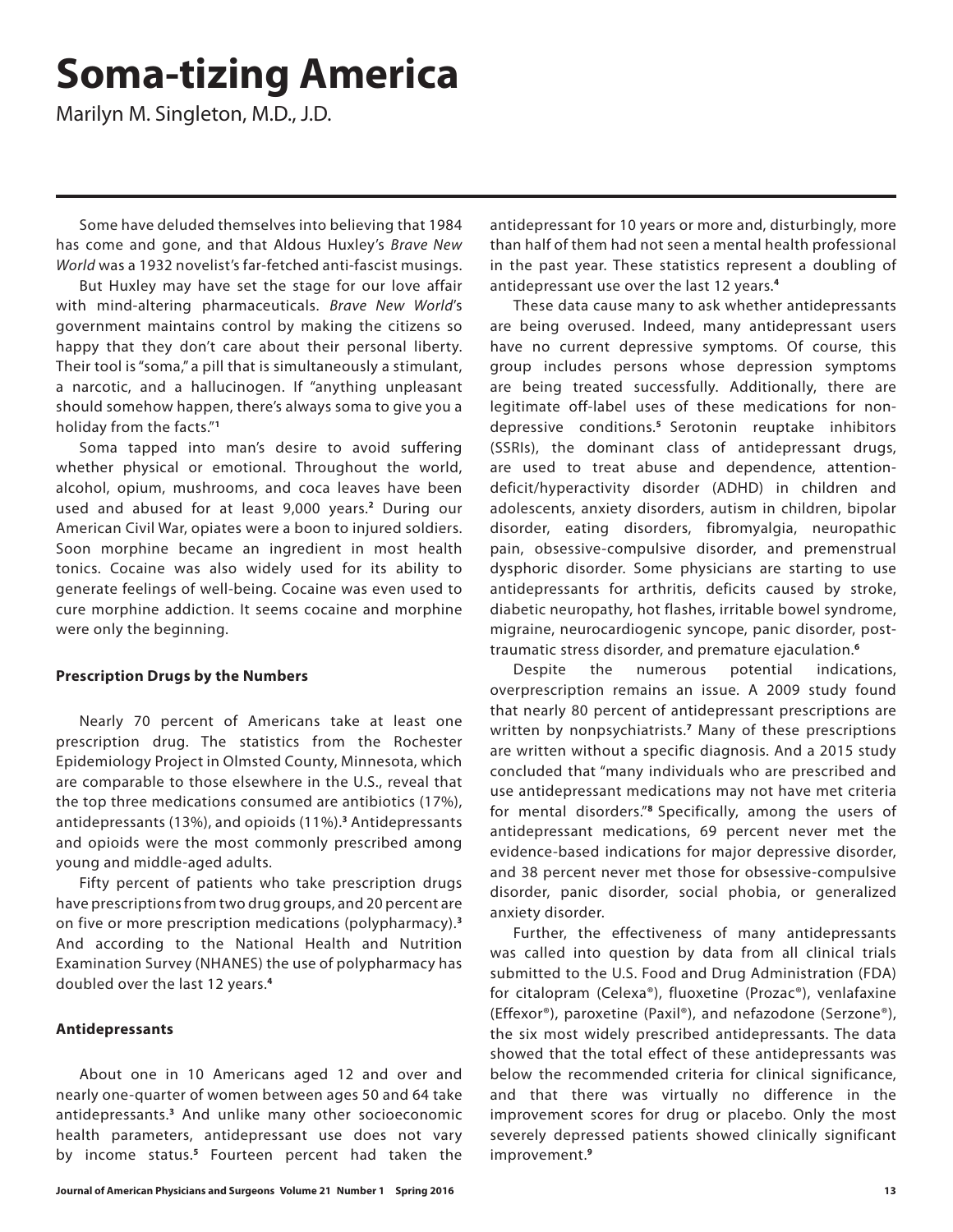#### **Opioids**

Sales of opioid or narcotic painkillers have quadrupled since 1999.**<sup>10</sup>** According to the Centers for Disease Control and Prevention (CDC), enough prescription painkillers were prescribed in 2010 to medicate every American adult every four hours around the clock for a month.**<sup>10</sup>**

These drugs have consequences. In 2013, more than 16,000 people died in the U.S. from overdoses related to opioid pain relievers, four times the number who died in 1999.**<sup>11</sup>** Individuals who died of drug overdoses often had a combination of benzodiazepines and opioid painkillers in their bodies.**<sup>10</sup>**

One has to wonder why 15 percent of pregnant women are prescribed an opioid during their pregnancy.**<sup>12</sup>** In line with the increased use of opioids during pregnancy, there was a five-fold increase in the incidence of neonatal abstinence syndrome (NAS) in the U.S. from 2000 to 2012.**<sup>13</sup>** In 2012 one baby suffering from opiate withdrawal was born every 25 minutes.**<sup>13</sup>**

#### **Illicit Drugs**

The U.S. has about 7,800 new illicit drug users per day.**<sup>14</sup>** In 2014, more than 10 percent of Americans age 12 or older (27 million) had used an illicit drug**<sup>15</sup>** in the past month.**<sup>16</sup>** Marijuana (cannabis) tops the list with 22 million users, and nonmedically used pain relievers came in second. Other commonly abused drugs include alcohol, ayahuasca, bath salts (synthetic cathinones), cocaine, DMT, GHB, hallucinogens, heroin, inhalants, ketamine, khat, LSD, MDMA (Ecstasy/Molly), Mescaline (peyote), methamphetamine, over-the-counter cough/cold medicines (dextromethorphan or DMX), PCP, prescription opioids, prescription sedatives (tranquilizers, depressants), prescription stimulants, psilocybin, Rohypnol® (flunitrazepam), salvia, steroids (anabolic), synthetic cannabinoids ("K2"/"Spice"), and tobacco.**<sup>15</sup>**

Fifty-two million people age 12 and over have used prescription drugs nonmedically at some point in their lives.**<sup>10</sup>** Prescription opioid abuse not only can lead to overdose, but is costly in economic terms. Nonmedical use of opioid pain relievers costs insurance companies an estimated \$72.5 billion annually in health benefits payouts.**<sup>17</sup>** This correspondingly contributes to the rising prices of our insurance premiums. Additionally, \$27 billion of economic losses are attributed to lost workplace productivity.**<sup>10</sup>**

Most people use drugs for the first time when they are teenagers, and more than half start with marijuana.**<sup>14</sup>** Teenage use is expected but troubling due to possible long-term consequences. A recent study from New Zealand followed more than 1,000 children aged 13 to 39.**<sup>18</sup>** Researchers found that persistent cannabis use was associated with neuropsychological decline broadly across domains of functioning, even after controlling for years

of education. Worse yet, cessation of cannabis use did not fully restore neuropsychological functioning among adolescent-onset cannabis users.

#### **For Our Elders, Chemical Restraints**

Despite black-box warnings**19, 20** that antipsychotics have an increased risk of death compared to placebo, a recent Government Accountability Office (GAO) study found that one-third of nursing home patients with dementia were prescribed an antipsychotic medication as an off-label use to treat behavioral symptoms.**<sup>21</sup>** These drugs include aripiprazole (Abilify®), clozapine (Clozaril®), lurasidone (Latuda®), olanzapine (Zyprexa®), olanzapine/fluoxetine (Symbyax®), paliperidone (Invega®), quetiapine (Seroquel®), risperidone (Risperdal®), ziprasidone (Geodon®), asenapine maleate (Saphris®), and iloperidone (Fanapt®). Not surprisingly, low nursing-home staff levels lead to higher antipsychotic drug use.

#### **Suffer the Children**

Experimenting with alcohol may be a rite of passage for some adolescents. Indeed, the Health and Human Services 2014 National Survey revealed that 23 percent of under-age people (aged 12–20) in the U.S. are current alcohol users. Of these, 61 percent are binge alcohol users, and about one in seven are heavy alcohol users.**<sup>16</sup>**

The urge to seek "altered states" may be a part of growing up, but we must not exacerbate this propensity by overmedicating children.

#### **Childhood Antipsychotics**

Psychotropic drugs affect brain activity associated with both mental processes and behavior. This can lead to indifference and apathy, and of course the medications make troubled children easier to manage.

Millions of Medicaid and private insurance records for children in seven large states, including New York, Texas, and California, were examined for the years 2001 and 2004.**<sup>22</sup>** Data showed that children covered by Medicaid are given antipsychotic medicines at a rate four times higher than children whose parents have private insurance. Moreover, the children on Medicaid are more likely to receive the drugs for less severe conditions than their privately insured counterparts.

While it is understandable that low-income children would have a higher rate of mental problems, this alone cannot explain the four-to-one disparity in prescribing antipsychotics. One contributing factor may be the difficulty poor families have in incorporating therapy sessions into their lives. It is certainly more efficient to medicate children than to pay for family counseling. The gravitation toward medicating is compounded by the fact that Medicaid often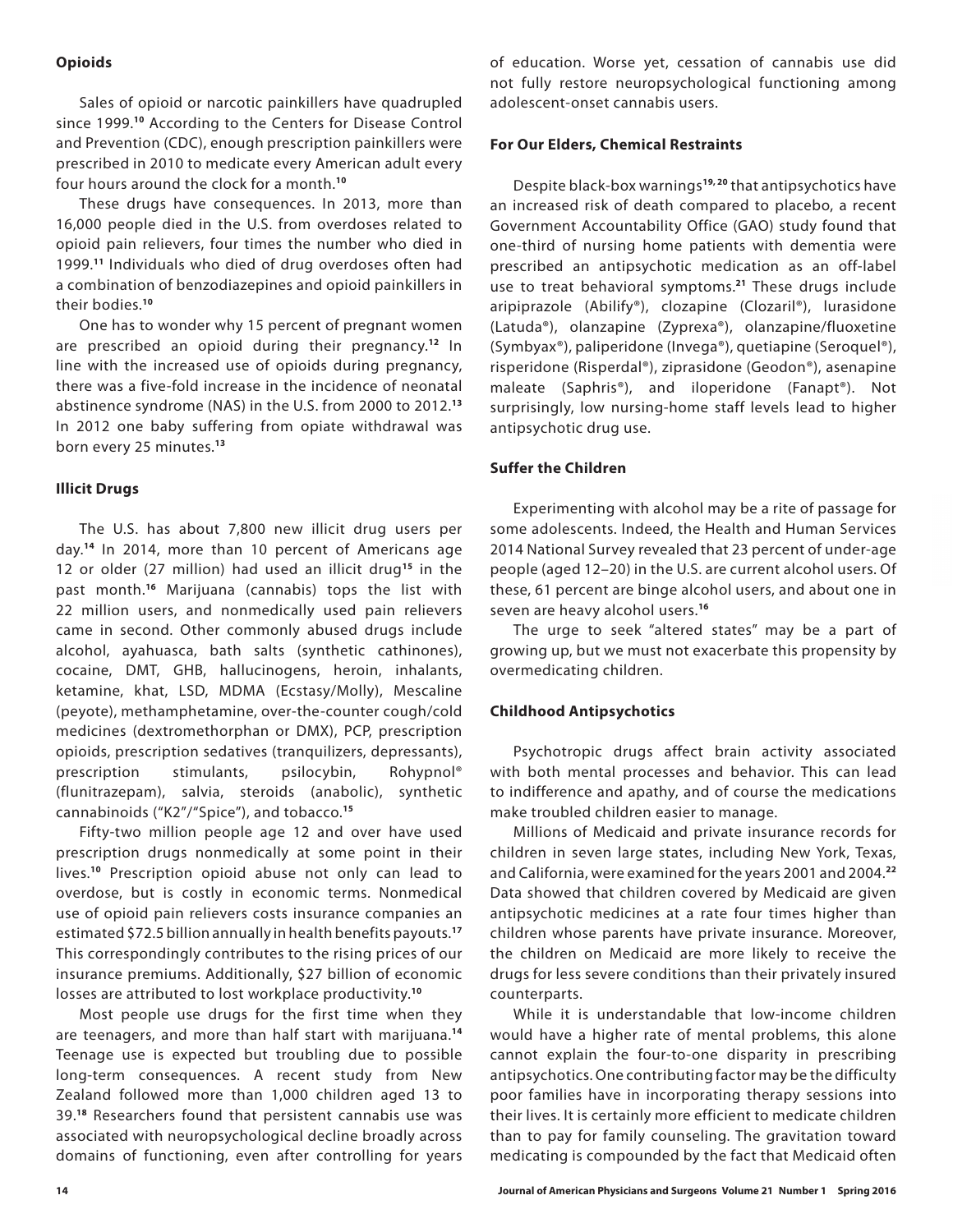pays much less for counseling therapy than do private insurers.

# **Drugging the Children in "the System"**

Because of the poorly understood risks and the high rates of psychotropic drug use among foster children and poor children, the GAO launched an investigation. Medicaid and foster care records from 2008 in five representative states were examined. The audit (see Table 1) found that 39 percent of foster children are being prescribed psychiatric medications in contrast to 10 percent of non-foster children.**<sup>23</sup>** Shockingly, this number includes children under age five and infants, although GAO's experts opined that there was no established indication for drug use for mental health conditions in infants, and that it could result in serious adverse effects.**23, p 7** The CDC reported in 2014 that as many as 10,000 toddlers may be receiving psychostimulant medication such as methylphenidate (Ritalin®).**<sup>7</sup>**

**Table 1.** Drugs Audited in Foster and Non-foster Children**23**

| <b>Indication or Drug Type</b> | <b>Drugs: Generic (Brand Name)</b>          |
|--------------------------------|---------------------------------------------|
| <b>ADHD</b>                    | Atomoxetine (Strattera <sup>®</sup> )       |
|                                | Lisdexamfetamine dimesylate (Vyvanse®)      |
|                                | Methylphenidate (Ritalin®, Concerta®)       |
|                                | Amphetamine (Adderall®)                     |
|                                | Dextroamphetamine (Dexedrine®, Dextrostat®) |
| Anti-anxiety                   | Clonazepam (Klonopin <sup>®</sup> )         |
|                                | Lorazepam (Ativan <sup>®</sup> )            |
|                                | Alprazolam (Xanax®)                         |
| Antidepressants                | Fluoxetine (Prozac <sup>®</sup> )           |
|                                | Citalopram (Celexa®)                        |
|                                | Sertraline (Zoloft <sup>®</sup> )           |
|                                | Paroxetine (Paxil®)                         |
|                                | Escitalopram (Lexapro <sup>®</sup> )        |
|                                | Venlafaxine (Effexor <sup>®</sup> )         |
|                                | Duloxetine (Cymbalta®)                      |
|                                | Bupropion (Wellbutrin®)                     |
| Antipsychotics                 | Chlorpromazine (Thorazine <sup>®</sup> )    |
|                                | Haloperidol (Haldol®)                       |
|                                | Risperidone (Risperdal®)                    |
|                                | Olanzapine (Zyprexa®)                       |
|                                | Quetiapine (Seroquel®)                      |
|                                | Ziprasidone (Geodon®)                       |
|                                | Aripiprazole (Abilify <sup>®</sup> )        |
| <b>Hypnotics</b>               | Quazepam (Doral <sup>®</sup> )              |
|                                | Zolpidem (Ambien®)                          |
|                                | Eszopiclone (Lunesta®)                      |
| <b>Mood stabilizers</b>        | Lithium                                     |
|                                | Divalproex sodium (Depakote®)               |
|                                | Carbamazepine (Tegretol®)                   |
|                                | Lamotrigine (Lamictal®)                     |
|                                | Oxcarbazepine (Trileptal®)                  |

Although the actual percentages of children who received five or more psychiatric drugs concurrently were low, foster children were on average 25 times more likely than non-foster children to be prescribed five or more medications, despite the increased medical risk for children. Foster children were also more than nine times more likely than non-foster children to be prescribed drugs in doses exceeding FDA-approved maximum levels.**<sup>23</sup>**

Certainly, children entering foster care have more emotional and behavioral problems than do non-foster children, but as with the Medicaid study, drugs may be viewed as more efficient than additional behavioral therapy.

# **Attention Deficit Hyperactivity Disorder (ADHD)**

According to the CDC's latest statistics, 11 percent of U.S. chilren aged 4 to 17 had been diagnosed with ADHD.**<sup>24</sup>**Half of these children were diagnosed by age 6. Of the children with current ADHD, 69 percent were taking medications, including amphetamine and dextroamphetamine (Adderall®), methylphenidate (Concerta®), lisdexamfetamine

> (Vyvanse®), modafinil (Provigil®), or armodafinil (Nuvigil®).**<sup>25</sup>** Fewer than one in three children with ADHD received both medication and behavioral therapy, the preferred treatment approach for children age 6 and older.**<sup>24</sup>**

According to the United Nations and the U.S. Drug Enforcement Administration (DEA), the U.S. produces and consumes about 85 percent of the world's methylphenidate (Ritalin®).**<sup>26</sup>** Given those numbers, PBS's *Frontline* delved into the question of whether ADHD medications were really necessary—and safe—for young children, or merely "a harried nation's quick fix for annoying, yet age-appropriate, behavior."**<sup>27</sup>** One psychiatrist's perception is that we are re-engineering the personalities and behaviors of a percentage of our children to make them function better in society.**<sup>28</sup>**Others believe that some children who carry the diagnosis are merely acting like children, albeit some more strong-willed than others.

The question of whether ADHD is overdiagnosed may be less important than the issue of whether such children, once diagnosed, are medicated to their detriment. It is well known that amphetamines have high potential for abuse. Moreover, a recent study shows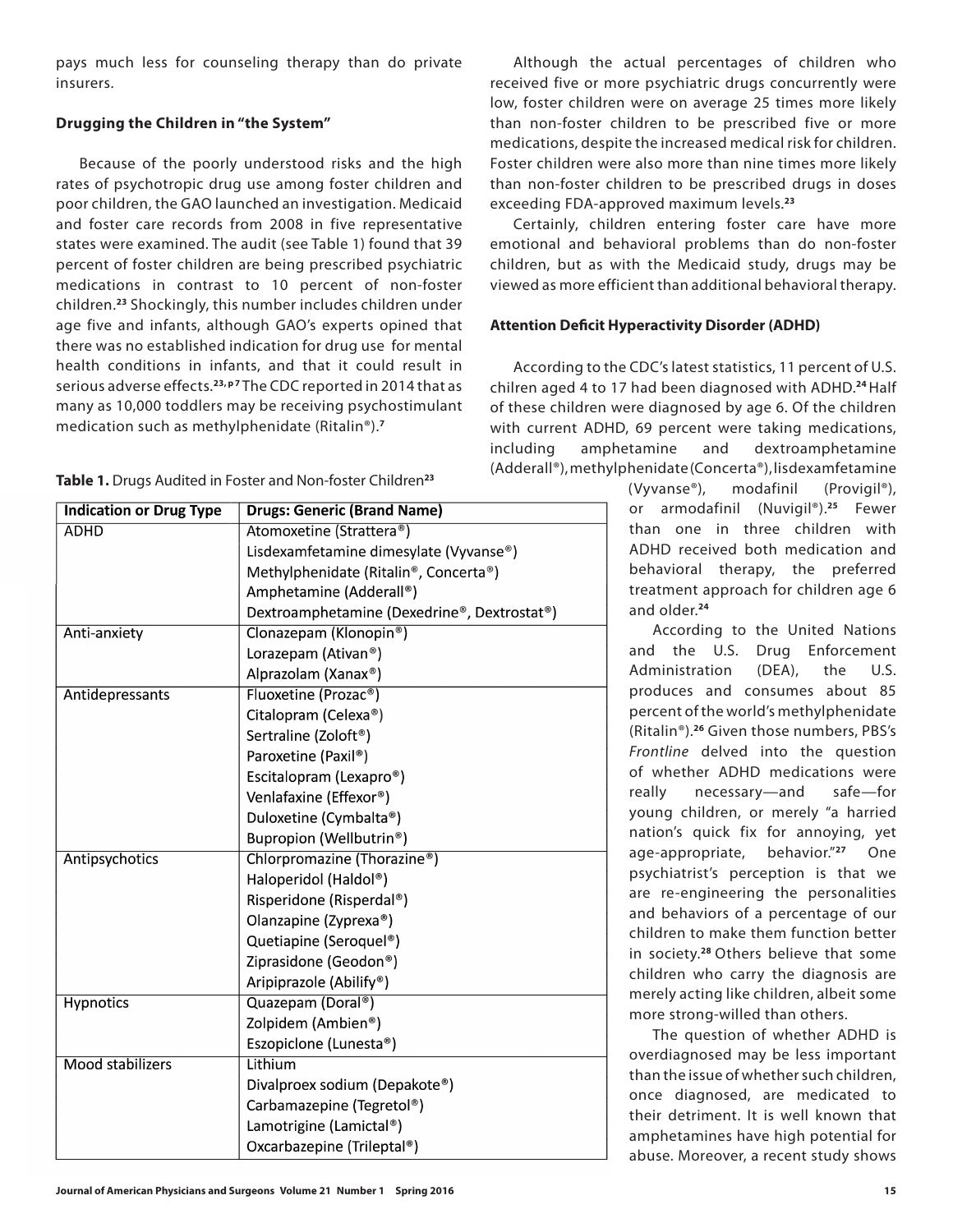that prior sensitization with a psychostimulant increases the risk for subsequent tobacco and cocaine dependence.**<sup>29</sup>**

### **Lessons from History: China's Opium Wars**

Britain's flooding China with opium in the 18th and 19th centuries provides insight into the destructiveness of mass drug use. To correct its trade deficit with China, in 1781 Britain began smuggling prohibited Indian opium. The sales increased exponentially, and by 1838 the British were selling 1,400 tons of opium per year to China.

By the 1830s, nearly all men in the coastal regions under 40 years of age, regardless of social class, smoked opium. A British physician practicing in Canton estimated the number at 12 million. Even the Chinese National Army and the imperial household guard were "infected with the deadly craving."**<sup>30</sup>** Productivity was down, the standard of living fell, and the country was destabilized. China's special anti-opium commissioner Lin Zexu calculated that the Chinese spent more on opium than the entire spending by the imperial government.**<sup>31</sup>**

Frustrated, Lin Zexu wrote to Queen Victoria, appealing to the British sense of justice and compassion:

We have heard that in your own country opium is prohibited with the utmost strictness and severity: this is a strong proof that you know full well how hurtful it is to mankind. Since then you do not permit it to injure your own country, you ought not to have the injurious drug transferred to another country.**<sup>32</sup>**

When he had no response from the Queen, Lin Zexu began seizing opium. Ultimately China's seizure of opium shipments without compensation led to two wars that Britain handily won, resulting in its garnering 21 million taels of silver, five new Chinese ports of commerce, and the cession of Hong Kong.

### **The New Normal?**

Scores of undeniable facts confirm that pharmaceuticals have become woven into the fabric of our lives. But we have to beware of creating self-inflicted opium wars. After all, brain imaging studies of drug-addicted individuals show changes in areas of the brain that are critical to judgment, decision making, learning and memory, and behavior control.**<sup>33</sup>**

There is no question that bodily pain and psychological problems are real and can be life-changing. However, purveyors of pharmaceuticals have convinced many basically healthy people that an unchanging affect is preferable to experiencing life's bumps in the road.

There is no question that medications have saved countless lives. But for all their known benefits, we do not want mind-altering medications to become a quick fix when effective but more labor-intensive treatments are available. Unfortunately, the number of professionals trained in counseling as well as judicious use of medications is insufficient to meet the demand. Psychiatrists, and in particular child psychiatrists, are in short supply. According to the American Academy of Child and Adolescent Psychiatrists, there are approximately 8,300 practicing child and adolescent psychiatrists in the U.S.—and more than 15 million youths in need of one.**34,35**

Most worrisome is the use of mind-altering medications in young children. Remember, Vladimir Lenin said, "Give me just one generation of youth, and I'll transform the whole world."**<sup>36</sup>**It seems the transformation has begun. A growing number of "übersmart" professionals are "microdosing" themselves with LSD as a creativity enhancer. One user explained, "It's an extremely healthy alternative to Adderall," and it allows one "to feel a little bit of energy lift, a little bit of insight, but not so much that you are tripping."**<sup>37</sup>** Almost like soma.

## **A Footnote for Physicians**

More than 50 years ago in Berkeley, California, the heart of the "free speech movement," Aldous Huxley presciently opined:

There will be, in the next generation or so, a pharmacological method of making people love their servitude, and producing dictatorship without tears, so to speak, producing a kind of painless concentration camp for entire societies, so that people will in fact have their liberties taken away from them, but will rather enjoy it, because they will be distracted from any desire to rebel by propaganda or brainwashing, or brainwashing enhanced by pharmacological methods.**<sup>38</sup>**

We physicians see that our profession has become increasingly bureaucratic. Are we becoming soma-tized by a "healthcare system" that inundates us with so many regulations that we become numb to them? That we give up resisting the intrusion into our lives? That we are willing to take a "holiday from the facts"? We have become all too ready to trade liberty for the lure of a steady paycheck. But as many have discovered, giving in sends the message that we are fungible, controllable, and ultimately disposable.

**Marilyn M. Singleton, M.D., J.D.,** is an anesthesiologist in Oakland, Calif., and serves as a director of AAPS. Contact: marilynmsingleton@gmail.com.

### **REFERENCES**

- 1. Huxley A. *Brave New World*. HarperCollins Perennial Classics; 1969:237-238.
- 2. Crocq M-A. Historical and cultural aspects of man's relationship with addictive drugs. *Dialogues Clin Neurosci* 2007;9:355-361. Available at: www. ncbi.nlm.nih.gov/pmc/articles/PMC3202501/. Accessed Nov 5, 2015.
- 3. Zhong W, Maradit-Kremers H, St. Sauver JL, et al. Age and sex patterns of drug prescribing in a defined American population. *Mayo Clinic Proc* 2013:88:697-707. Available at: www.mayoclinicproceedings.org/article/ S0025-6196(13)00357-1/abstract. Accessed Nov 13, 2015.